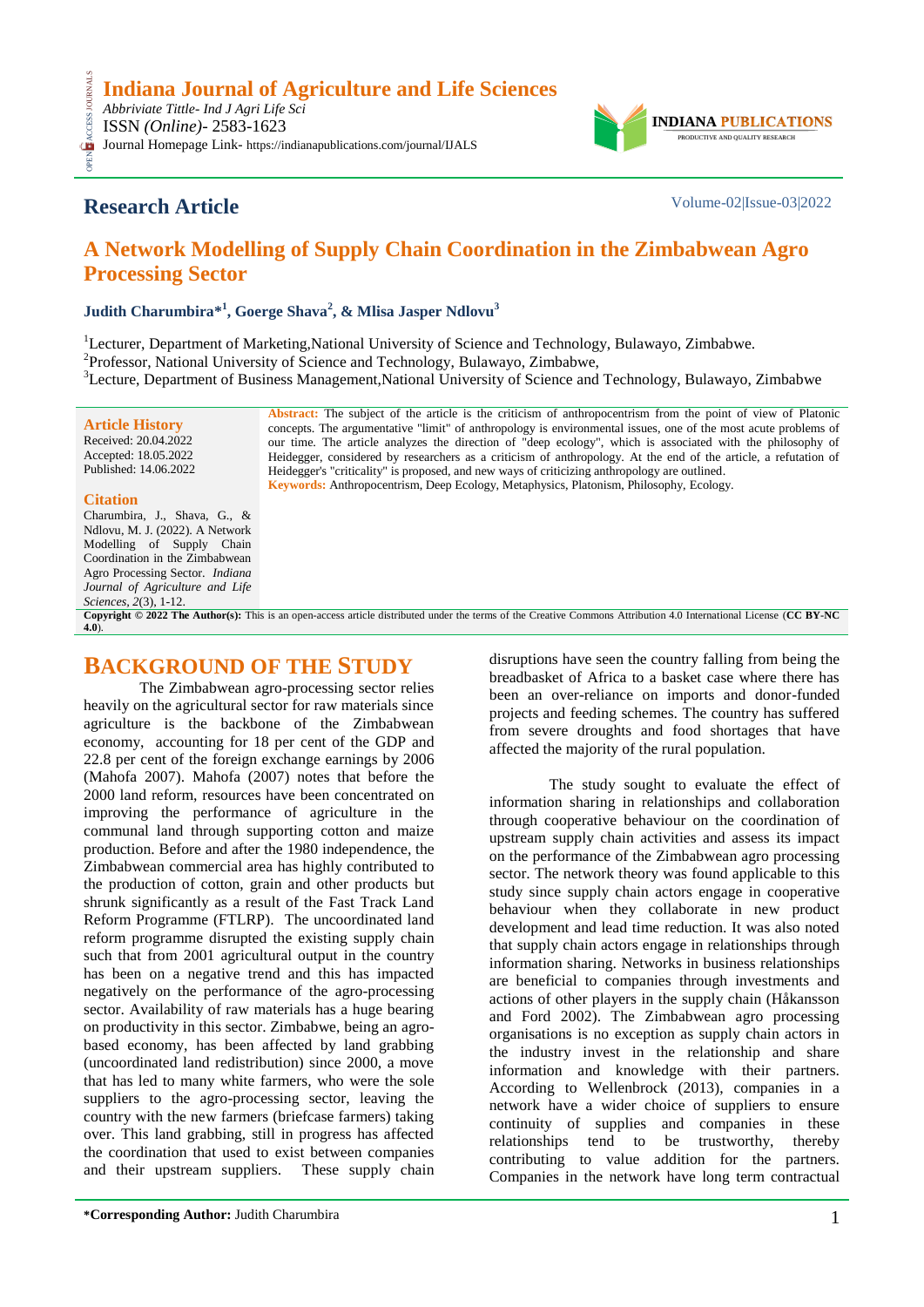agreements leading to the development of strong partnerships. Håkansson and Ford (2002) note that the position of an organisation in a network influences a firm's performance leading to competitive advantage. Zimbabwean agro processing organisations use networks to achieve competitive advantage through contracts with supply chain partners.

The paper is divided into five sections as follows, introduction, conceptual framework and study hypothesis, Literature review and theoretical framework, methodology, research findings, concludsions and recommendations.



**Figure 1:** Conceptual Framework

## **Hypothesis of the study**

H1: Information sharing among supply chain players has a positive influence on Supply Chain Coordination H2: Collaboration among supply chain players has a positive influence on Supply Chain Coordination H3: Supply chain coordination has a positive influence on Organisational Performance

H4: Information sharing among supply chain players has a positive influence on Organisational Performance H5: Collaboration among supply chain players has a positive influence on Organisational Performance

## **LITERATURE REVIEW**

Supply Chain Coordination encompasses the integration of information exchange during the development, production and deliverance of a product or service to the end market (Cao et al. 2008). Malone and Crowston (1994), suggest that coordination can be viewed as a combination of several objects to achieve supply chain objectives. Therefore coordination of the supply chain involves aligning and harmonising several activities such as decision-making, information sharing, financial exchange, and knowledge exchange for the sole purpose of achieving chain goals and objectives. It also involves adjusting and adapting to the organisational culture of chain members. Similarly, Gittell (2011) corroborates this notion by viewing supply chain coordination as a relational process that involves a shared understanding of work and a mutually reinforcing process of interaction between communication and connection to achieve task integration. Sharing of the information between the supply chain members is important for effective coordination in the supply chain. Stank *et al.* (1999) observed that effective communication systems, information exchange, partnering and performance monitoring are the characteristics of the inter-firm coordination process. Proper coordination of supply

chains would lead to competitive advantage thereby improving SC and organisational performance.

Simatupang *et al.* (2002) note that coordination combines some objects (actions, objectives, decisions, and information, and knowledge, funds) to facilitate the achievement of the chain goal. In support of Simatupang et al. (2002), Arshinder *et al.* (2006) argue that supply chain members are dependent on each other for resources and information, so actors in the supply chain need to be coordinated by efficiently managing dependencies between each other. Kim *et al.* (2005) also note that supply chain coordination can be achieved with the joint decision-making of all processes of the supply chain which include procurement, production, distribution, warehousing and economic allocation of the requirement of resources among SC members. Simatupang *et al.* (2002) further introduce the element of mutuality in the coordination of supply chains, to create underlying values of responsibility among partners with an emphasis on sustaining relationships for the attainment of effective organisational goals.

## **Coordination in Agro Supply Chains**

Hastuti  $(2007)$  suggests that the supply chains of agricultural products have become a hot issue because of customer awareness of the availability and safety of the products that they use and consume. This notion is corroborated by Ahumada & Villalobos ( 2009) who argue that the consumers of agricultural products demand more information not only on product availability but also product farming, marketing, distribution, transportation, and processing activities. Due to customer sophistication, product knowledge and demands, coordination among SC members could utilise and reduce agriculture waste while increasing farmers' revenue and reducing production cost through utilisation of buyers' resources (technical expertise transfer, specialised inputs, or credits to farmers).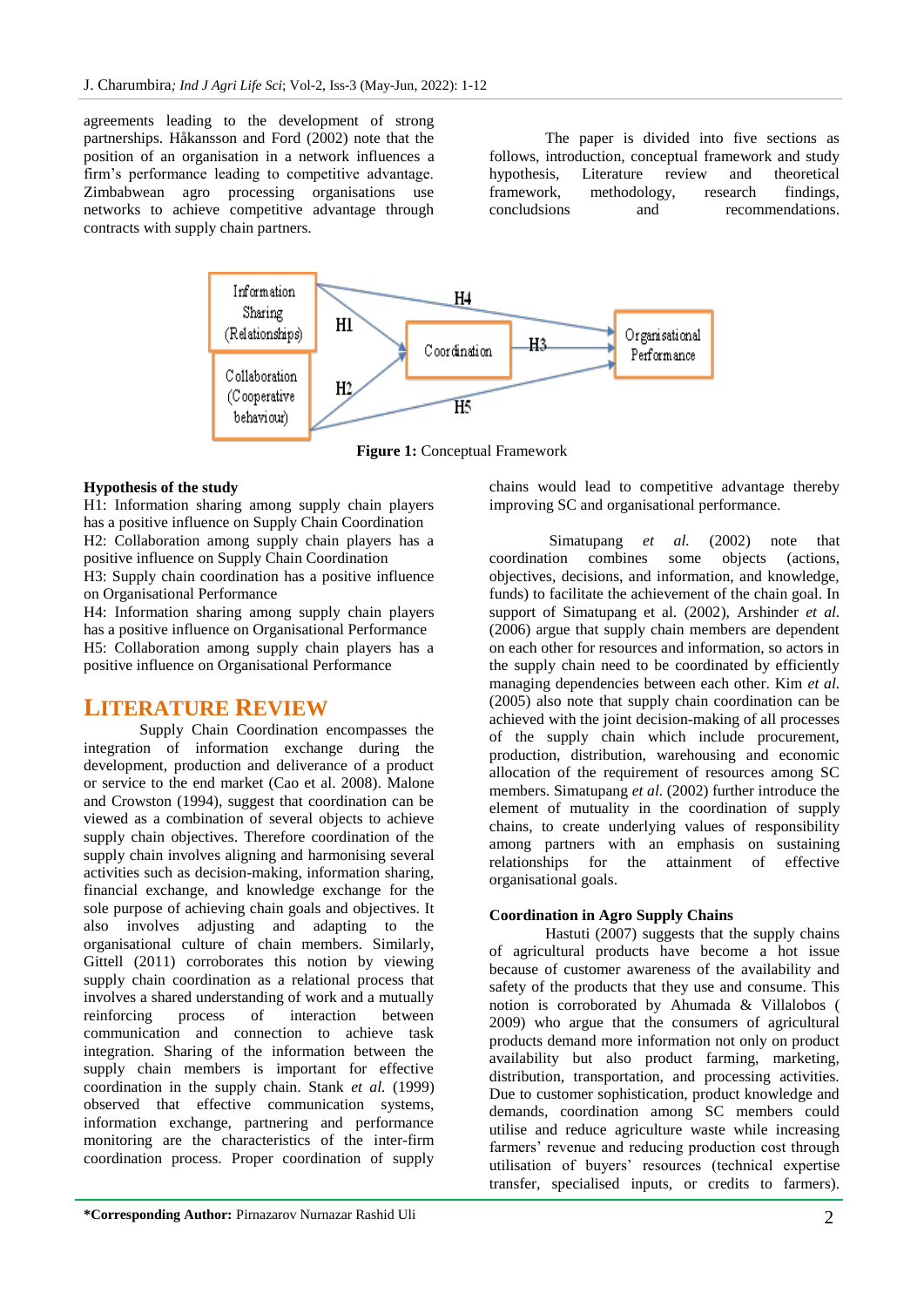Simatupang & Sridharan (2000) suggest that the overall performance of the agricultural supply chains could be improved if actors in the supply chains could be able to orchestrate their actions, such that each member could benefit from the compromises made during the coordination process. Taylor and Fearne (2006) are of the view that coordination in the agricultural and agro-processing sectors is critical since agro-chains depend on value creation throughout the supply network.

## **The Network Theory in Supply Chain Coordination**

The network approach spans a broad range of disciplines that include sociology, social psychology, mathematics, political science, communication. mathematics, political science, communication, anthropology, economics, and epidemiology. A network consists of a set of actors or nodes along with a set of ties of a specified type (such as friendship) that link them. The basic principle of the theory is that individual companies need resources controlled by other companies and that interaction between companies provides access to these resources. Network theory describes the relationships among companies, suppliers, customers and buyers. The network perspective views any system as a set of interrelated actors or nodes. The actors can represent entities at various levels of collectivity, such as persons, firms, countries. Network theory was also used to describe the behavioural dimensions of supply chain members. The firms which are interlinked with each other develop a relationship network. Håkansson & Ford (2002) define a network as a structure where several nodes are related to each other by specific threads. Wilkinson (2001) defines business networks as the interdependent systems of organisations and relations that are involved in carrying out all the production and marketing activities involved in creating and delivering value in the form of products and services to consumers. Harland (1996) in addition to Wilkinson (2001)*,* defines the network as a specific type of relation linking a defined set of persons, objects or events, while Chang *et al.* (2013), suggests that a supply chain network is a complicated network and its context depends on the relationships among the network members*.* Similarly, Thorelli (1986), views a network as two or more organisations involved in long-term relationships*.* From the definitions, it can be deduced that networks involve relationships and interaction among members of the organisations in the network. Håkansson & Ford (2002) are of the view that networks are beneficial for every company involved in the investments and actions of the other counterparts involved in the process.

Business networks as interdependent systems of organisations and relations that are involved in carrying out all the production and marketing activities involved in creating and delivering value in the form of products and services to consumers. According to Gadde *et al*. (2003), a network is a source of information, resources, markets and technologies for the

**\*Corresponding Author:** Pirnazarov Nurnazar Rashid Uli 3

firm. A network relationship depends on economic and social dimensions and has a potential dark side and may lock firms into unproductive relationships (Gulati *et al.* 2000). The behaviour of actors influence relationships in a business network since it is characterised by shared risks, responsibilities and rewards on equity, commitment and trust (Bititci *et al*., 2004). If the actors' behaviour is collaborative, then equity, commitment and trust will increase, while opportunistic behaviour decreases them. Network theory was found applicable to this study since supply chain actors engage in cooperative behaviour when they collaborate in new product development and lead time reduction. It was also noted that supply chain actors engage in relationships through information sharing.

Networks in business relationships are beneficial to companies through investments and actions of other players in the supply chain (Håkansson & Ford 2002). The Zimbabwean agro processing organisations are no exception as supply chain actors in the industry invest in the relationship and share information and knowledge with their partners. According to Wellenbrock (2013), companies in a network have a wider choice of suppliers to ensure continuity of supplies and companies in these<br>relationships tend to be trustworthy, thereby relationships tend to be contributing to value addition for the partners. Companies in a network have long term contractual agreements leading to the development of strong partnerships. Håkansson & Ford (2002) note that the position of an organisation in a network influences the firm's performance leading to competitive advantage. Zimbabwean agro processing organisations use networks to achieve competitive advantage through contracts with supply chain partners.

## **Information Sharing**

According to Simatupang *et al.* (2002), information sharing is the act of disseminating common understanding among participating members to provide visibility into SC processes used to coordinate the flow of products. The shared information may include customer needs, customer demand, product-related data, costs related data, process-related data, and performance metrics. External information integration is used to coordinate the exchange of information among companies. Another dimension of coordination is a collaboration with SC partners to jointly coordinate information and material flows. At the highest level of the model is optimal coordination where operations are coordinated among SC network partners. Decision synchronisation as another dimension of coordination assesses the extent to which participating actors are in joint decision-making such as resolving conflicting objectives, mitigating uncertainty, redesigning workflow, and allocating resources (Lee 2000; & Simatupang *et. al.* 2002). The participating actors do not only share information but also work together to solve problems encountered. SCC facilitates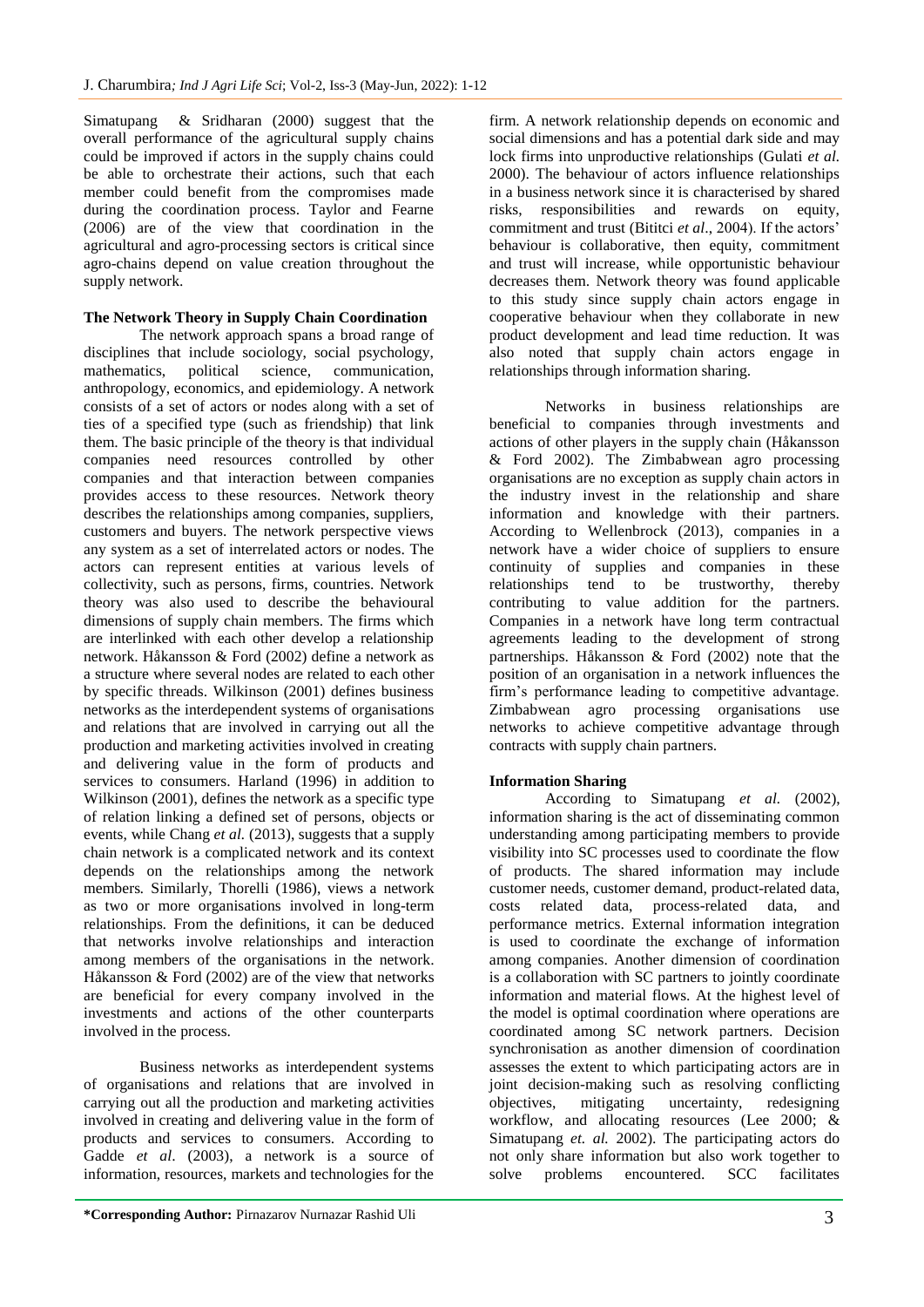responsibility interdependence, as suggested by Bailetti *et al*. (1998) to capture the level of formal and informal direct contact among participating actors whose responsibilities are to create, modify, and use a set of shared work objects. It is, therefore, necessary for companies to create strong information linkages with their chain partners for firms to be successful in markets that are driven by the trends. Information sharing is the primary coordination dimension among companies engaging in external integration, for them to improve performance. Information integration creates visibility and a coordinated flow of information in the supply chain, leading to higher profits for the organisations involved.

## **Collaboration in Supply Chains**

According to Mentzer *et al.* (2012), *"Collaboration means that the companies involved are working together to meet one common objective. Collaboration is characterised by the sharing of information, knowledge, risk and profits."*

The model proposes that business partners often engage in collaboration to achieve SC integration through workflow coordination and synchronisation. Through collaboration, companies can mutually determine how to synchronise product flows, reduce inefficiencies, and share the mutual value created. Collaboration facilitates joint planning, forecasting and running replenishment operations. Chin *et al.* (2004) found out that lack of skills to physically collaborate, knowledge of what to collaborate and use of the information and data received from their partners and the resistance of information sharing among chain actors are barriers for successful collaboration. In support of Chin *et al*. (2004), Singh *et al.* (2011) also identified implementation and introduction of the collaborative concept as another challenge that calls for a companywide commitment since people lack the skill and will of gathering, sharing and processing the information to create the synergetic goal of the collaboration. Detoni and Zamolo (2005), note that the reason for the lack of collaboration between upstream participants was a result of the physical distance between suppliers and their customers and the volume that these partners operate with, a view supported by Simchi- Levi *et al.* (2003) who suggest that the reluctance of sharing confidential data and information coupled with neglecting employee involvement during the process hinder collaboration in supply chains. Simchi- Levi *et al.* (2003) suggest that these problems emanate from contrasting goals between the parties in the chain, leading to sub-optimal processes and solutions thereby hindering the required synchronised transmission of data, which is caused by lack of clear incentive systems and benefits of collaboration, culminating in opportunistic behaviour. Williamson (1987) argues that the upstream participants commonly understand that price, supply, and delivery conditions could improve the bottleneck resources if there is no

**\*Corresponding Author:** Pirnazarov Nurnazar Rashid Uli 4

collaboration leading to increased competition among the suppliers of these goods.

## **METHODOLOGY**

We used the abductive approach, with more emphasis on the deductive approach since there is abundant literature on supply chain coordination. Easterby-Smith et al. (2012) posit that the abductive approach enables the researcher to have an informed decision about the research design to be used while at the same time assisting the researcher to choose research strategies and methodological choices that will work for the study. The abductive approach combines both deductive and inductive reasoning, yet the focus is on the deductive approach (Johansson 2003, Suddaby 2006). The abductive approach provides knowledge of different traditions that enables the researcher to adapt to the research design to cater for constraints (Easterby-Smith *et al*. 2012). We also used a concurrent parallel mixed methods research design, which involved the collection of both quantitative and qualitative data simultaneously, with the data analysis done separately then merged and interpreted but with more emphasis on the quantitative strand of the study (Creswell & Plano Clark 2011).

A questionnaire survey for the whole country was conducted to collect data from agro processing companies and suppliers. 105 questionnaires were distributed (75 agro processing companies and 30 suppliers), 79 were completed and returned (59 from agro processing companies and 20 from suppliers). To measure the causality of the dependent and independent variables in the questionnaire, the study used the 7-point Likert scales, ranging from 1 representing "Strongly Disagree" to 7 representing "Strongly Agree" for the construct measures. The One-sample T-Test in the SPSS Data Analysis Software, Version 21, was used to analyse data. Structural Equation Modelling (SEM) in AMOS was used to analyse quantitative data to provide a model for hypothesis testing.

Semi-structured interviews were used to collect data on antecedents and consequences of supply chain coordination in the Zimbabwean agro-processing sector. 20 interviews were scheduled with managers of agro processing companies during the data collection period and 13 were successful. 7 that were not successful due to work commitments. For suppliers 20 interviews were scheduled and 13 were successful. Semi-structured interviews were used to provide detailed information needed to explore the nature of the supply chain adoption among agro processing companies and their suppliers. This is in line with Denscombe (1998) who argues that interviews are used in cases where there have been no previous researches, as is the case with this study. Freebody (2003) bolsters this perspective when he notes that interviewing is a useful way of collecting qualitative data because the technique is introspective and allows respondents to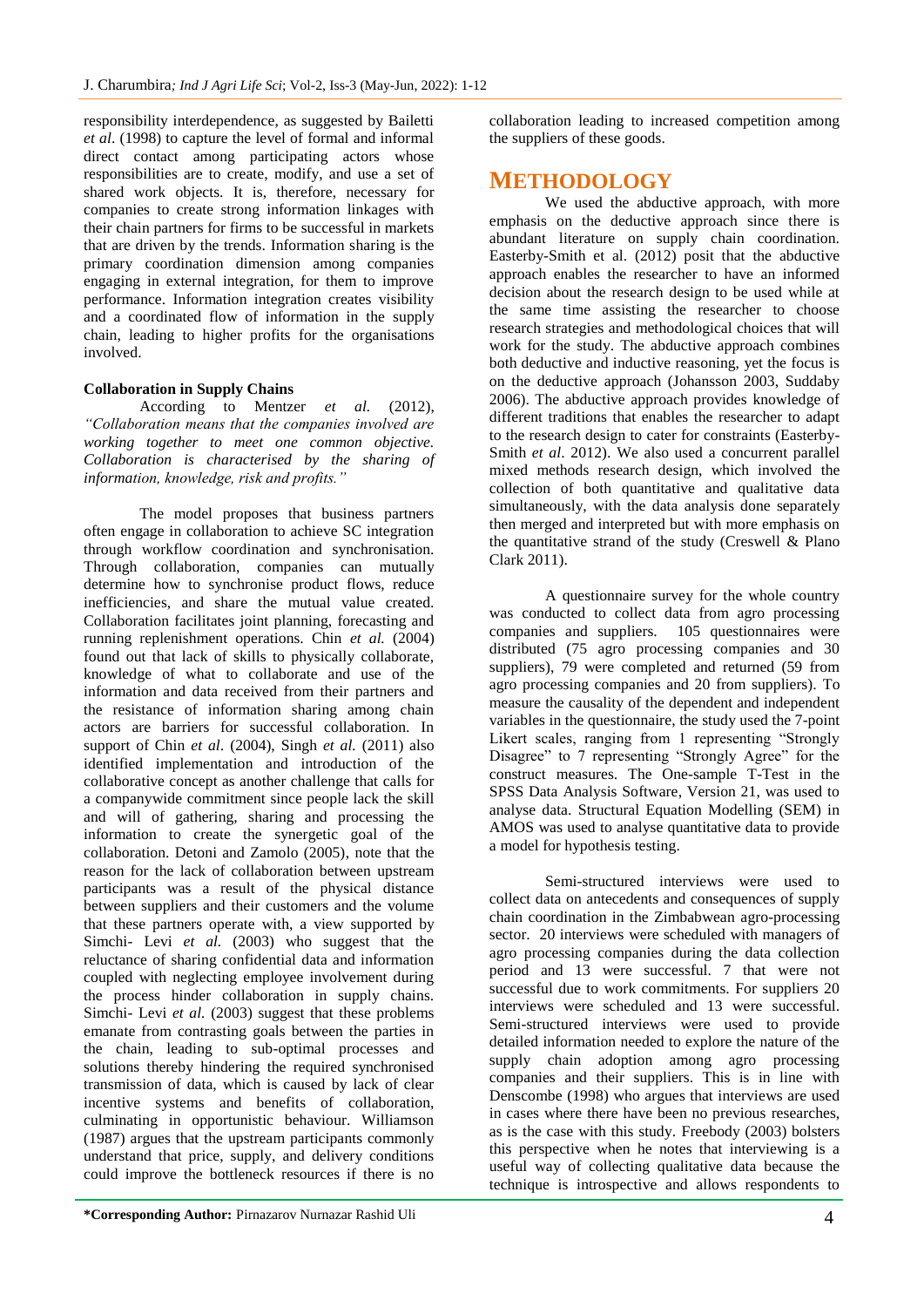provide their details, perspectives, beliefs, practices, interactions and concerns.

## **RESULTS AND FINDINGS**

In this section we present the bothe the quantitatitive and qualitative research findings.

Quantitative findings are based on the proposed hypothesis of the study. The quantitative findings are presented in the form of tables and figures and qualitative findings are presented in the form of word cloud, tables and narrative technique.

|          | <b>Those 1.</b> One bumple 1 1650 on I actord Threeting bupping                             | N  |                            |                |                        |
|----------|---------------------------------------------------------------------------------------------|----|----------------------------|----------------|------------------------|
| Factor   | <b>Statement</b>                                                                            |    | Mean                       | <b>Std Dev</b> | <b>Std. Error Mean</b> |
|          |                                                                                             |    | <b>INFORMATION SHARING</b> |                |                        |
| Info 1   | We share information on price<br>changes with suppliers                                     | 59 | 5.73                       | 0.887          | 0.116                  |
| Info 2   | We share information on inventory<br>data with suppliers                                    | 59 | 5.19                       | 1.137          | 0.148                  |
| Info $3$ | We share on-demand data with<br>suppliers                                                   | 59 | 5.19                       | 1.106          | 0.144                  |
| Info 4   | We share information about trends<br>in the market with our suppliers                       | 59 | 5.20                       | 1.166          | 0.151                  |
| Info 5   | We share operational data with<br>suppliers                                                 | 59 | 4.17                       | 1.404          | 0.183                  |
| Info 6   | We share product quality data with<br>suppliers                                             | 59 | 5.81                       | 1.008          | 0.131                  |
| Info 7   | <b>Suppliers</b><br>share<br>business<br>knowledge about core processes<br>with the company | 59 | 4.25                       | 1.549          | 0.202                  |
|          |                                                                                             |    | <b>COLLABORATION</b>       |                |                        |
| Col 1    | We plan production schedules with<br>our suppliers                                          | 59 | 4.22                       | 1.801          | 0.234                  |
| Col 2    | We collaborate with our suppliers<br>in new product development                             | 59 | 4.25                       | 1.825          | 0.238                  |
| Col 3    | engage<br>in<br>collaborative<br>We<br>forecasting and replenishment with<br>suppliers      | 59 | 4.92                       | 1.549          | 0.201                  |
| Col 4    | We collaborate with our suppliers<br>in the research and development of<br>new products     | 59 | 4.15                       | 1.720          | 0.224                  |
| Col 5    | We share rewards and risks with<br>our suppliers                                            | 59 | 4.31                       | 1.477          | 0.192                  |
| Col 6    | We engage in joint decision<br>making with our suppliers when<br>required                   | 59 | 4.29                       | 1.661          | 0.216                  |

## **Table 1.** One-Sample T-Test on Factors Affecting Supply Chain Coordination

#### **Information Sharing**

Information sharing (M=5.077) also has mean agreement scores where respondents somewhat agreed with the statements that were used to measure these variables. The results of the One-Sample T-Test on information sharing show that all the variables used to measure this factor are above the Test Value (4.0) and some of the results were: We share product quality data with suppliers (5.81); We share information on price changes with suppliers (5.73) and We share information about trends in the market (5.20). From supplier

respondents, results show that information sharing had an average mean score (M=5.68) which is above the T-Test Value (4.0) indicating that this factor is significant in coordinating the supply chain of Zimbabwean agro processing organisations. These results are complemented by results from in-depth interviews used to collect the qualitative data from agro processing companies. The interviewees' responses to questions relating to information shared were then analysed by creating nodes in NVivo 11, as presented in Figure 2.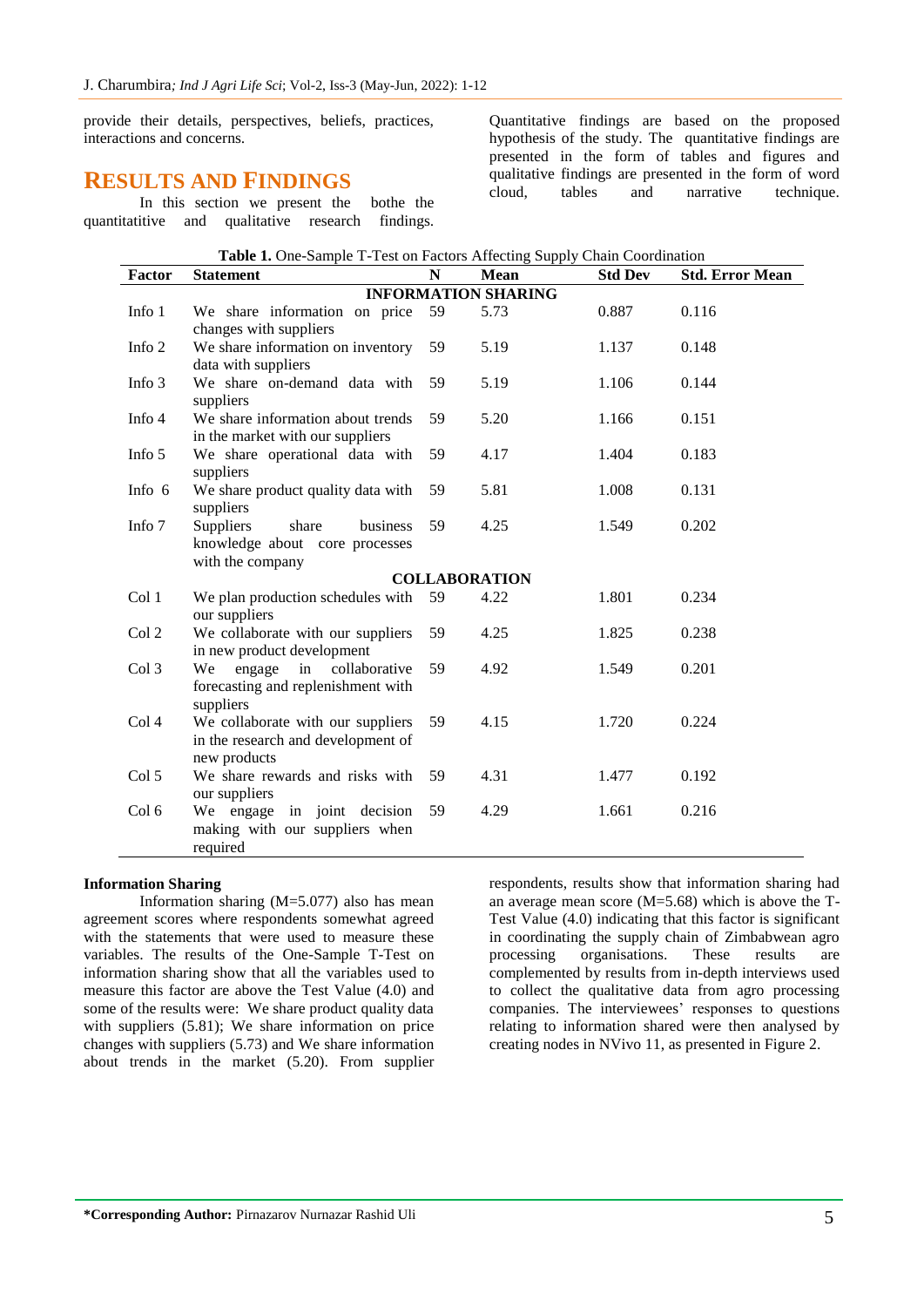

**Figure 2:** Information Shared

From the responses, 20% of the Zimbabwean agro processing companies share information about trends in the market

and demand data (7 coding references representing each) respectively. The results also show that the interviewees indicated that they share information on production and training schedules (5coding references) representing 14.3%, while forecasts, that is demand and sales forecasts with their suppliers had (4 coding references). Agro processing companies in Zimbabwe share quality data (4 coding references) representing 11.4% each, with their suppliers so that they get feedback and adjust where there is a need for improvements in product quality. Other areas where information is shared include the price and quantity required at any given time (3 coding references, 8.6%each). Competitor information has the least number of coding references (2 coding references which are 5.7%).

Some of the interviewee responses to information shared include:

- *We share information on quantities to be supplied, due dates and quality of the products*
- *We share technical information, demand fluctuations, trends in the market, and farming information*
- *We share information on price, demand fluctuations, trends in the market, competitor activities and forecasts*
- *We share information on price, demand fluctuations, trends in the market, competitor activities and forecasts.*
- *We share information about the health and problems affecting the animals which could affect the quality of meat and skins*
- *Production quotas, quantities and demand information*
- *We share information with our suppliers on the price since the premix is imported*

The results show that Zimbabwean agro processing organisations share information with their suppliers, which facilitates the smooth running of the business. The results show that information sharing among Zimbabwean agro processing organisations is a significant factor in coordinating their supply chains.

## **Collaboration**

We sought to assess the level of collaboration between suppliers and agro processing companies in Zimbabwe. On the other hand, respondents were neutral or not sure about the effect of collaboration (M=4.356) on the coordination of the supply chain activities among Zimbabwean agro processing companies. Results from the One-Sample T-Test also show that the variables used to measure collaboration are slightly above and closer to the Test Value (4.0) indicating that respondents were not sure about the effect of collaboration on supply chain coordination. Suppliers results on collaboration have an average mean score  $(M=4.642)$  above the T-Test Value $(4.0)$  but have no significance on coordination of supply chain activities of Zimbabwean agro processing organisations. This shows that the variable collaboration has no significant impact on coordination Zimbabwean agro processing organisations supply chains. We also sought to find out areas in which these partners have collaborated. results from the interview are presented in Figure 3.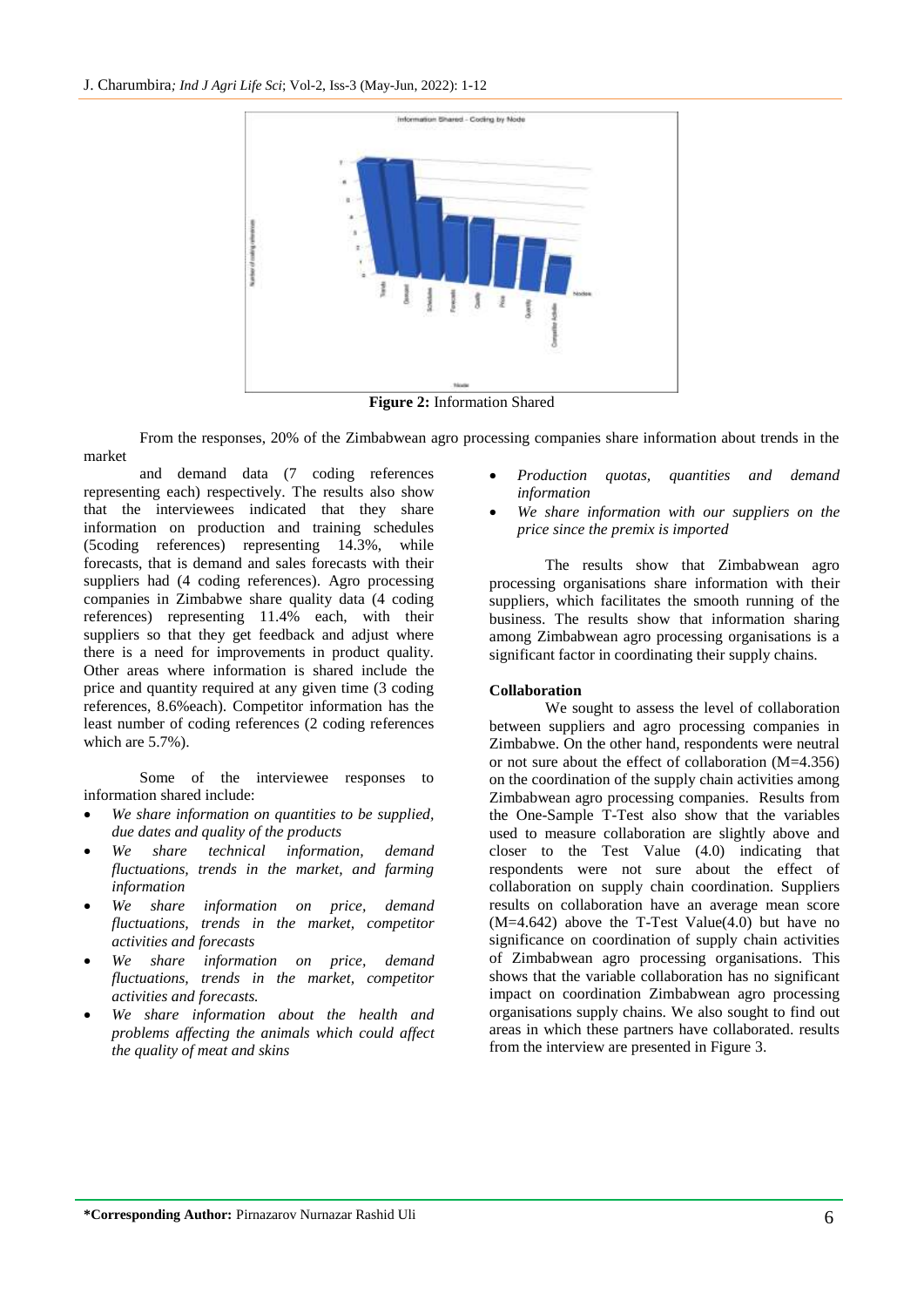

**Figure 3:** Word Frequency Query Results on Collaboration

Results from Figure 3 show that Zimbabwean agro processing companies collaborate with suppliers in various areas. From the word frequency query, collaboration has been in new product varieties, product

development and forecasting. The interviewees' responses to questions relating to collaboration were then analysed by creating nodes in NVivo 11 as presented in Table 2.

|                  | .                        |                           |
|------------------|--------------------------|---------------------------|
| NVivo Node       | <b>Coding References</b> | <b>Coding Reference %</b> |
| Collaboration    |                          | 76.9                      |
| No Collaboration |                          | 23.1                      |
|                  |                          |                           |

Table 2 presents coding reference percentages on collaboration on supply chain activities of Zimbabwean agro processing organisations. From the results, 76.9% (10 coding references) of the respondents have collaborated and are still collaborating with their suppliers.

The remaining 23.1 % indicated that there is no collaboration with their suppliers. In-depth interviews on areas of collaboration produced some of these responses:

- *We have collaborated with the Forestry school to come up with new product varieties*
- *We have collaborated in new product development, for PET bottles to ensure quality*
- *We collaborate with suppliers in research and new product development of seed varieties*
- *We work with the school of Forestry*
- *We have never collaborated with suppliers and customers due to the nature of the product.*

The results show that most of the respondents collaborate with their suppliers in different areas for the benefit of the business.

We also sought to assess the level of integration for collaborative purposes and the results

from in-depth interviews show that Zimbabwean agro processing companies' processes are integrated with their suppliers. In-depth interviewee responses indicate areas where processes integration takes place. Some of the responses from the in-depth interview include:

- *Our processes are coordinated with those of CYMMIT the NGO we partner in new product development;*
- *Our processes are not integrated although the supplier is required to send order schedule details;*
- *Our processes are integrated since we are also vertically integrated;*
- *Our processes are integrated since we own the farms that produce raw materials;*
- *We are working towards that;*
- *Our processes are coordinated with those of CYMMIT the NGO, FAO, SNV and GIZ we partner in new product development, to promote conservation agriculture and small scale mechanism.*

The results show that the majority of the companies that participated in the survey have their supply chain processes integrated with those of their suppliers, customers and like-minded partners.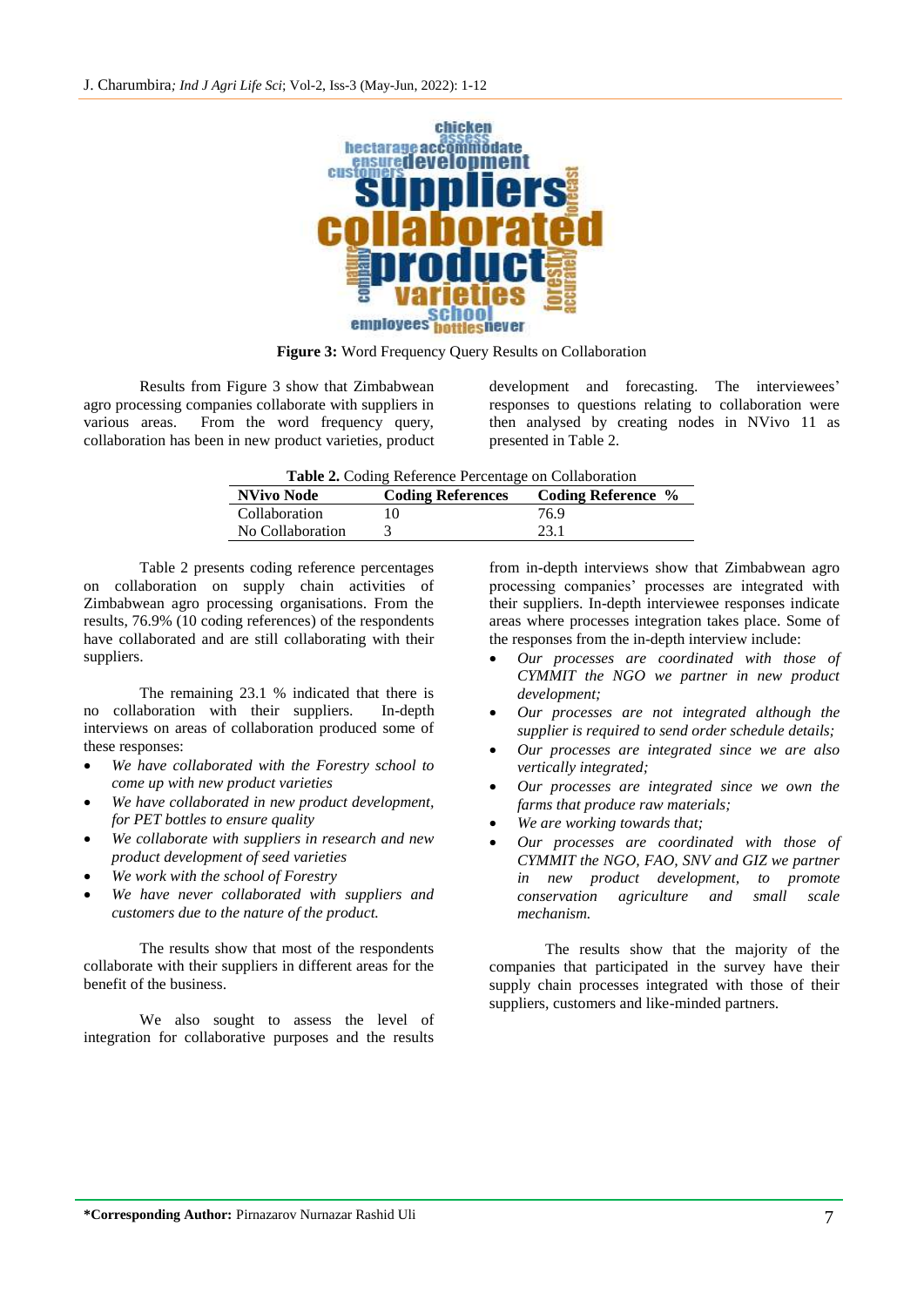

**Figure 4:** PLS Path Model Estimation

|                                      | Table 3. Outer Loadings Model |  |  |  |
|--------------------------------------|-------------------------------|--|--|--|
| <b>Constructs (Latent Variables)</b> | <b>Outer loadings</b>         |  |  |  |
| <b>Supply Chain Coordination</b>     |                               |  |  |  |
| <b>Nature of Coordination</b>        |                               |  |  |  |
| Nature1                              | 0.936                         |  |  |  |
| Nature <sub>2</sub>                  | 0.931                         |  |  |  |
| <b>Coordination Mechanism</b>        |                               |  |  |  |
| CM4                                  | 0.757                         |  |  |  |
| CM5                                  | 0.856                         |  |  |  |
| <b>Coordination Types</b>            |                               |  |  |  |
| Coord3                               | 0.889                         |  |  |  |
| Coord4                               | 0.939                         |  |  |  |
| <b>Information Sharing</b>           |                               |  |  |  |
| Info1                                | 0.656                         |  |  |  |
| Info2                                | 0.700                         |  |  |  |
| Info3                                | 0.803                         |  |  |  |
| Info <sub>4</sub>                    | 0.754                         |  |  |  |
| Info <sub>5</sub>                    | 0.665                         |  |  |  |
| Info <sub>7</sub>                    | 0.677                         |  |  |  |
| <b>Collaboration</b>                 |                               |  |  |  |
| Col1                                 | 0.749                         |  |  |  |
| Col <sub>2</sub>                     | 0.733                         |  |  |  |
| Col <sub>3</sub>                     | 0.847                         |  |  |  |
| Col <sub>4</sub>                     | 0.611                         |  |  |  |
| Col <sub>5</sub>                     | 0.708                         |  |  |  |
| Col <sub>6</sub>                     | 0.808                         |  |  |  |
| <b>Organisation Performance</b>      |                               |  |  |  |
| OP <sub>1</sub>                      | 0.627                         |  |  |  |
| OP <sub>4</sub>                      | 0.657                         |  |  |  |
| OP <sub>5</sub>                      | 0.818                         |  |  |  |
| OP <sub>6</sub>                      | 0.642                         |  |  |  |
| OP7                                  | 0.717                         |  |  |  |
| OP <sub>8</sub>                      | 0.725                         |  |  |  |
| OP <sub>9</sub>                      | 0.823                         |  |  |  |
| OP10                                 | 0.609                         |  |  |  |
| OP11                                 | 0.796                         |  |  |  |
| <b>OP12</b>                          | 0.741                         |  |  |  |
| $\Omega$ P <sub>13</sub>             | 0.772                         |  |  |  |

| Cool umation iviechamsin        |       |  |
|---------------------------------|-------|--|
| CM4                             | 0.757 |  |
| CM5                             | 0.856 |  |
| <b>Coordination Types</b>       |       |  |
| Coord <sub>3</sub>              | 0.889 |  |
| Coord4                          | 0.939 |  |
| <b>Information Sharing</b>      |       |  |
| Info1                           | 0.656 |  |
| Info <sub>2</sub>               | 0.700 |  |
| Info3                           | 0.803 |  |
| Info <sub>4</sub>               | 0.754 |  |
| Info <sub>5</sub>               | 0.665 |  |
| Info <sub>7</sub>               | 0.677 |  |
| <b>Collaboration</b>            |       |  |
| Col1                            | 0.749 |  |
| Col <sub>2</sub>                | 0.733 |  |
| Col <sub>3</sub>                | 0.847 |  |
| Col4                            | 0.611 |  |
| Col <sub>5</sub>                | 0.708 |  |
| Col <sub>6</sub>                | 0.808 |  |
| <b>Organisation Performance</b> |       |  |
| OP1                             | 0.627 |  |
| OP4                             | 0.657 |  |
| OP <sub>5</sub>                 | 0.818 |  |
| OP <sub>6</sub>                 | 0.642 |  |
| OP7                             | 0.717 |  |
| OP <sub>8</sub>                 | 0.725 |  |
| OP <sub>9</sub>                 | 0.823 |  |
| OP10                            | 0.609 |  |
| OP11                            | 0.796 |  |
| OP12                            | 0.741 |  |
| OP <sub>13</sub>                | 0.772 |  |
| Nurnazar Rashid Uli             |       |  |

**\*Corresponding Author:** Pirnazarov Nurnazar Rashid Uli 9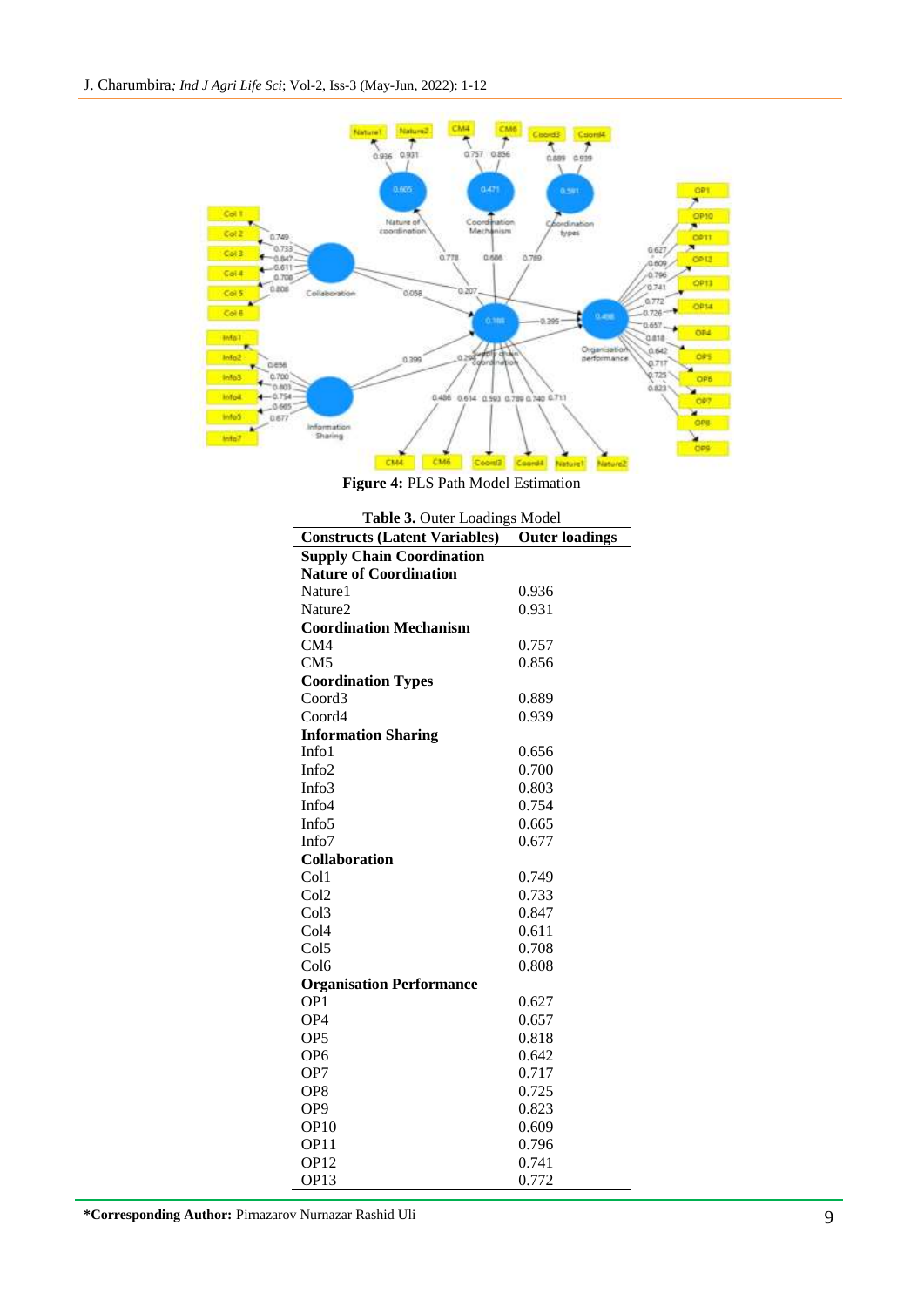| OP14 | 0.726 |
|------|-------|

#### **Internal Consistency Reliability**

The composite reliability for the constructs *Supply Chain Coordination, Information Sharing, Collaboration and Organisation Performance* were 0.822, 0.859, 0.882, and 0.929 respectively, indicating fairly high levels of internal consistency reliability (Nunnally & Bernstein, 1994).

## **Convergent Validity and Discriminant Validity**

The AVE for the latent construct *Supply Chain Coordination, Information Sharing, Collaboration and Organisation Performance* is shown in Table 4 were all above the required minimum level of 0.50 (Bagozzi and Yi, 1988) except for *Supply Chain Coordination* which had a value of 0.498 (very close to 0.500). Therefore, the measures of the four reflective constructs had fairly high levels of convergent validity.

The table below also clearly shows that discriminant validity was achieved because the square root of AVE for *Supply Chain Coordination, Information Sharing, Collaboration and Organisation Performance* was much larger than the corresponding LVC.

| Table 4. Convergent Validity and Discriminant Validity |       |       |       |       |  |
|--------------------------------------------------------|-------|-------|-------|-------|--|
|                                                        |       |       |       |       |  |
| <b>Information Sharing</b>                             | 0.711 |       |       |       |  |
| <b>Organisation Performance</b>                        | 0.578 | 0.725 |       |       |  |
| <b>Supply Chain Coordination</b>                       | 0.431 | 0.580 | 0.664 |       |  |
| Collaboration                                          | 0.550 | 0.478 | 0.277 | 0.746 |  |

Note: The square root of AVE values is shown on the diagonal and printed in italics; non-diagonal elements are the latent variable correlations (LVC).

### **Evaluation of the Structural Model in PLS-SEM: Collinearity Assessment**

The collinearity assessment results are summarized in Table 5 below. It can be seen that all VIF values were lower than five, suggesting that there was no indication of collinearity between the predictor variables.

| <b>Table 5. Collinearity Assessment Model</b> |                     |            |                                  |       |                |
|-----------------------------------------------|---------------------|------------|----------------------------------|-------|----------------|
| <b>Constructs</b>                             | <b>Collinearity</b> |            |                                  |       |                |
| Problem?                                      |                     |            | Problem?                         |       |                |
|                                               |                     | (VIF > 5?) |                                  |       | (VIF > 5?)     |
| <b>Information Sharing</b>                    | 1.433               | NO.        | <b>Information Sharing</b>       | 1.629 | N <sub>O</sub> |
| Collaboration                                 | 1.433               | NO.        | Collaboration                    | 1.437 | NO.            |
|                                               |                     |            | <b>Supply Chain Coordination</b> | 1.232 | NO.            |

*Dependent variable: Supply Chain Coordination; Dependent variable: Organisation performance* 

## Coefficient of Determination  $(R^2)$

In this model, Organisational Performance was the main construct of interest. From the PLS Path model estimation diagram (see Figure), the overall  $\mathbb{R}^2$  was found to be a moderate one. In this case, it suggests that the three constructs Supply Chain Coordination, Information Sharing and Technology c jointly explain 49.8% of the variance of the endogenous construct Organisation Performance. The  $R^2$  value is 0.498.

#### **Path Coefficient**

From the Table below, it can be seen that three out of five of the structural model relationships are significant, confirming some of the hypotheses about the construct relationships. The PLS structural model results enabled the researcher to conclude that Supply Chain Coordination had the strongest effect on Organisational performance (0.395), followed by Information Sharing (0.294). Collaboration had the least effect on Organisation Performance (0.207).

| Table 6. Significance Testing Results of the Structural Model Path Coefficients |  |  |  |  |  |
|---------------------------------------------------------------------------------|--|--|--|--|--|
|---------------------------------------------------------------------------------|--|--|--|--|--|

|                | Path:                                                            | <b>Path Coefficients</b> | t-values | p-value |
|----------------|------------------------------------------------------------------|--------------------------|----------|---------|
| H1             | Information Sharing $\rightarrow$ Supply Chain Coordination      | 0.399                    | 3.234    | 0.001   |
| H <sub>2</sub> | Collaboration $\rightarrow$ Supply Chain Coordination            | 0.058                    | 0.424    | 0.672   |
| H3             | Supply Chain Coordination $\rightarrow$ Organisation Performance | 0.395                    | 3.953    | 0.000   |
| H4             | Information Sharing $\rightarrow$ Organisation Performance       | 0.294                    | 2.687    | 0.007   |
| H <sub>5</sub> | Collaboration $\rightarrow$ Organisation Performance             | 0.207                    | 1.766    | 0.078   |

### **Predictive Relevance (***Q2***)**

*Supply Chain Coordination* and *Organisation Performance* are the two endogenous constructs in the model so they were selected for running the Blindfolding Algorithm. The following table summarizes the results. It is observed that the proposed

**\*Corresponding Author:** Pirnazarov Nurnazar Rashid Uli 10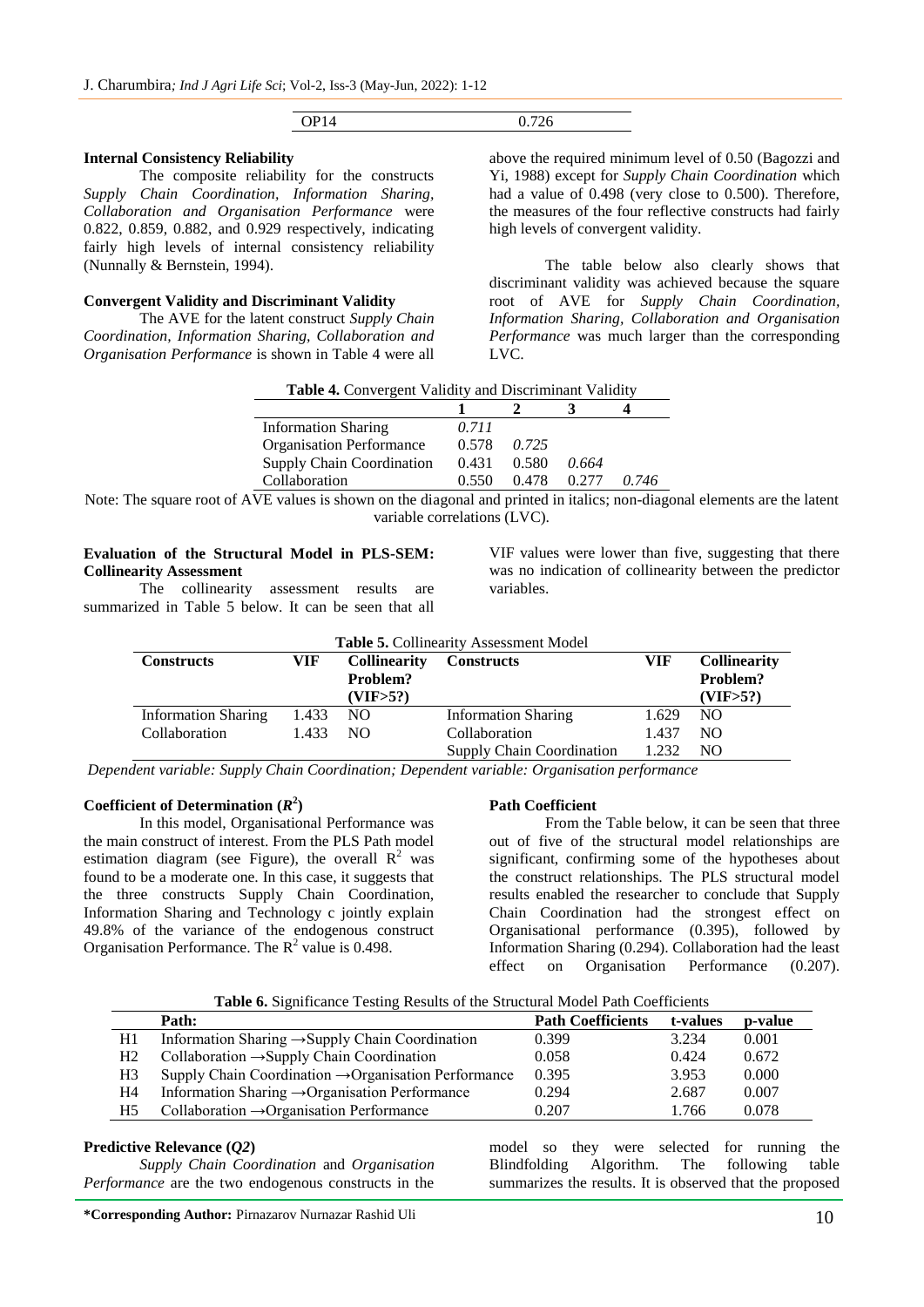model has good predictive relevance for the endogenous variables. Chin and Ntizl (2017) suggest that a model demonstrates good predictive relevance when its  $Q^2$ value is larger than zero (see Table 7).

| <b>Table 7.</b> Results of Coefficient of Determination $(R^2)$ and Predictive Relevance $(Q^2)$ |  |  |
|--------------------------------------------------------------------------------------------------|--|--|
|                                                                                                  |  |  |

| <b>Endogenous Latent Variable</b> | $R^2$ Value | $Q^2$ Value |
|-----------------------------------|-------------|-------------|
| <b>Supply Chain Coordination</b>  | 0.188       | 0.067       |
| <b>Organisation Performance</b>   | 0.498       | 0.226       |

**The** *f <sup>2</sup>* **Effect Size**

In general, the exogenous variables had low to medium effect sizes on the endogenous variables (see Table 8).

| <b>Table 8:</b> Results of $f^2$ |                                  |                    |                                 |                    |  |
|----------------------------------|----------------------------------|--------------------|---------------------------------|--------------------|--|
|                                  | <b>Supply Chain Coordination</b> |                    | <b>Organisation Performance</b> |                    |  |
|                                  | Path                             | <b>Effect Size</b> | Path                            | <b>Effect Size</b> |  |
|                                  | <b>Coefficient</b>               |                    | Coefficient                     |                    |  |
| <b>Information Sharing</b>       | 0.399                            | 0.137              | 0.294                           | 0.106              |  |
| Collaboration                    | 0.058                            | 0.003              | 0.207                           | 0.060              |  |
| Supply chain Coordination        | n/a                              | n/a                | 0.395                           | 0.253              |  |

Note: Target constructs appear in the first row, whereas the predecessor constructs are in the first column

| Table 9. Summary of Hypotheses Testing |                                                              |                        |  |  |  |
|----------------------------------------|--------------------------------------------------------------|------------------------|--|--|--|
|                                        | <b>Hypotheses</b>                                            | Supported?<br>(Yes/No) |  |  |  |
| H1                                     | Information Sharing $\rightarrow$ Supply Chain Coordination  | Yes                    |  |  |  |
| H <sub>2</sub>                         | Collaboration $\rightarrow$ Supply Chain Coordination        | No                     |  |  |  |
| H <sub>3</sub>                         | Chain Coordination $\rightarrow$ Organisational<br>Supply    | Yes                    |  |  |  |
|                                        | Performance                                                  |                        |  |  |  |
| H4                                     | Information Sharing $\rightarrow$ Organisational Performance | Yes                    |  |  |  |
| H <sub>5</sub>                         | Collaboration $\rightarrow$ Organisational Performance       | No                     |  |  |  |

## **DISCUSSION OF FINDINGS**

Three of the hypotheses were supported, and the results are summarized in Table 9. Information sharing had a significant impact on Supply Chain Coordination (H1). However, there was no significant effect of Collaboration on Supply Chain Coordination so the hypothesis (H2) was rejected. There was also a significant effect of Supply Chain Coordination and Information Sharing on Organisational Performance so the hypotheses (H3 and H4) were supported. However, there was no significant effect of Collaboration on Organisational Performance so the hypothesis (H5) was rejected.

## **CONCLUSIONS**

The study concludes that coordination among Zimbabwean agro processing organisations has a positive impact through profitability (profits in monetary terms), growth (market share) and competitive advantage. As a result of coordination, Zimbabwean agro processing organisations have managed to achieve customer satisfaction, product/service quality and organisational performance. It was also noted that participants in the Zimbabwe agro processing sector have benefited through investments as most agro processing companies invested in their supplier organisations through input supplies and infrastructural development. The participants were not operating in isolation but working together as networks

of organisations that depend on each other for survival. It was also concluded that information sharing among companies help to reduce transaction cost and opportunistic behaviour as the information shared enhances supply chain effectiveness in the sector. Although the networks were not pronounced, their existence is visible through supply chain coordination activities. The findings of the study show that networks exist among Zimbabwean agro processing organisations and this was supported by hypothesis on information sharing and collaboration of activities in the sector. Therefore, the study concluded that the network theory applies to Zimbabwean agro processing organisations.

## **Limitations and Further Research**

The main limitation of this study is its failure to consider cultural implications on business activities and relationships which could affect these relationships, therefore further research can incorporate these factors. Further research can also be done to consider community engagement and corporate social responsibility. Further research can be done on policy issues and the regulatory framework guiding supply chain activities in the sector

## **REFERENCES**

1. Bagozzi, R. P., & Yi, Y. (1988). On the Evaluation of Structural Equation Models. *Journal of the Academy of Marketing Science*, *16*(1), 74–94.